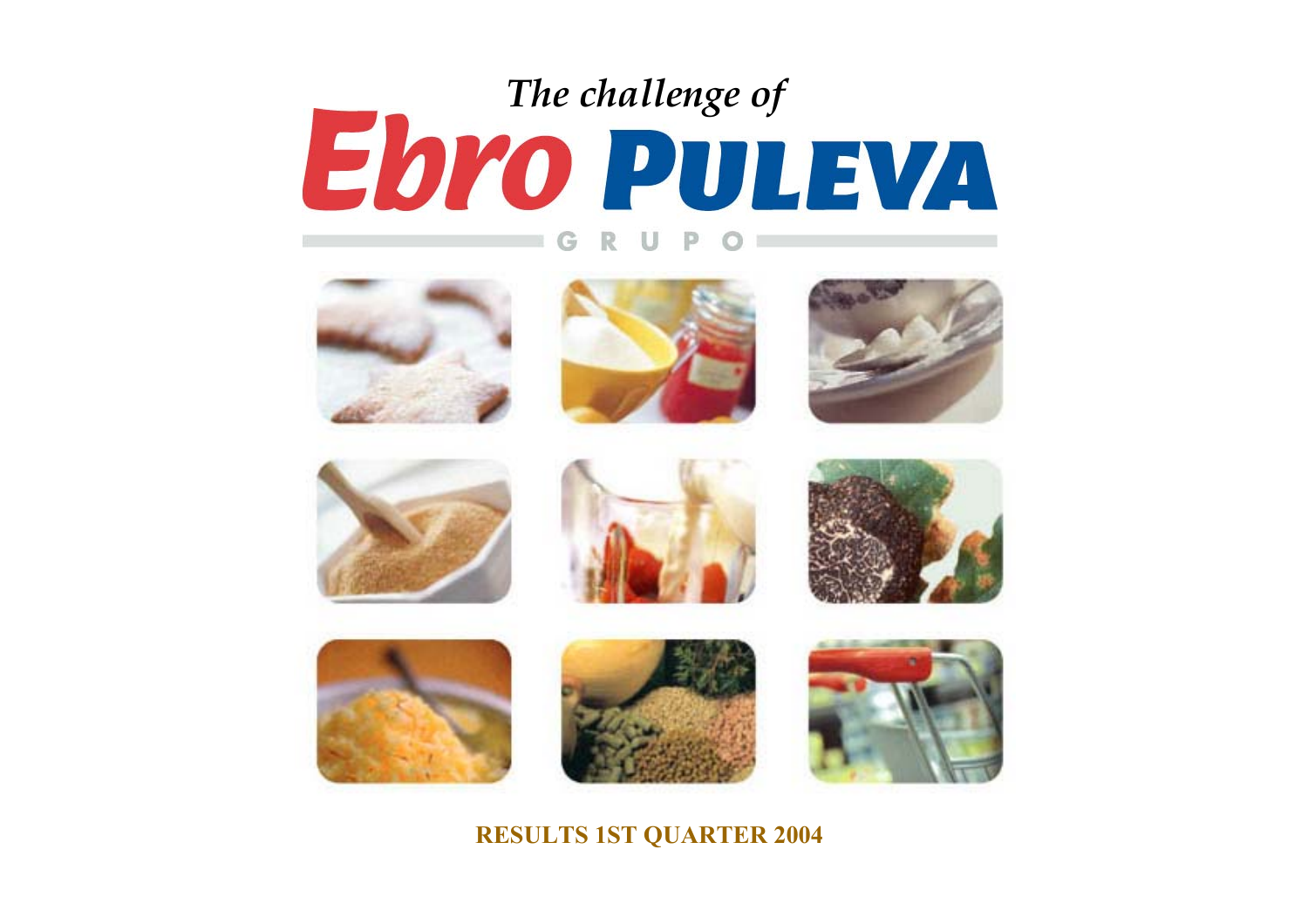# **Contents**



#### Four years of **management**

- 1. Results of the business units
	- ◆Sugar
	- ◆Rice
	- ◆Dairy
	- ◆Chile
- 2. Results of the Group
	- ◆Evolution of debt
	- ◆Full consolidation
	- ◆Consolidation by the equity method
	- ◆Core businesses
- 3.Corporate calendar

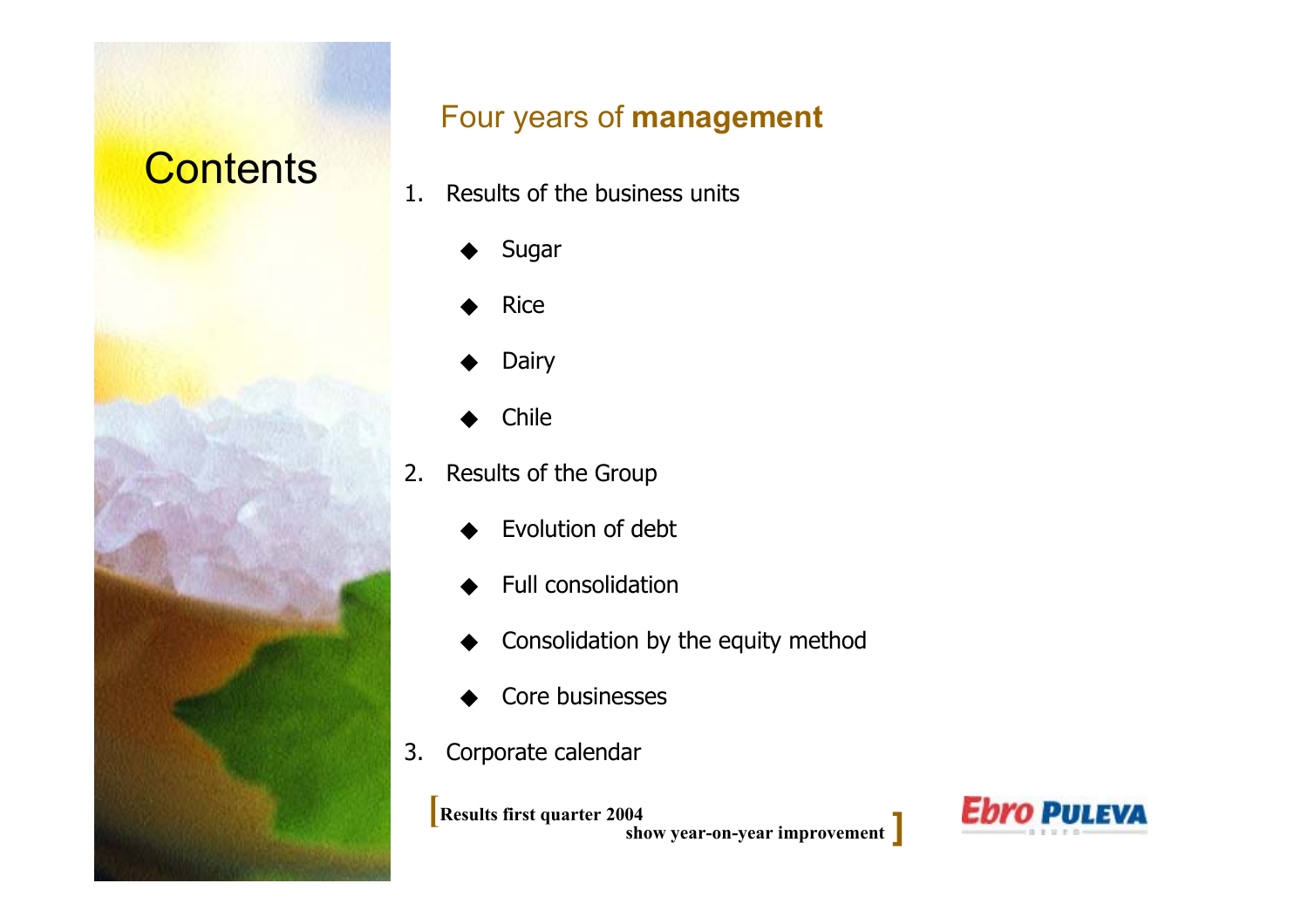#### Results **Sugar**

1Q04 **Results** 



| (000euro)              | 2004                    | 2003   | 2002   | 2004/2003 |
|------------------------|-------------------------|--------|--------|-----------|
| <b>Sales</b>           | 174,340 162,216 148,547 |        |        | 7.5%      |
| <b>Ebitda</b>          | 30,093                  | 30,035 | 25,363 | 0.2%      |
| <b>Ebitda/Sales</b>    | 17.3%                   | 18.5%  | 17.1%  | $-6.8%$   |
| <b>Ebit</b>            | 28,052                  | 27,969 | 23,379 | 0.3%      |
| <b>Ordinary profit</b> | 27,649                  | 27,163 | 22,017 | 1.8%      |

- ◆Sales grew by 7.5% ( $E12.1$  million) year-on-year in the first quarter. However, half of this growth is in low-margin lines (pulp, seeds and animal feed). The demand for sugar has been strong.
- ◆ Owing to the high variable costs of the recently ended campaign (due to the drought in the second half of 2003), part of the improvement in business is lost and the EBITDA and EBIT are only slightly up on last year.

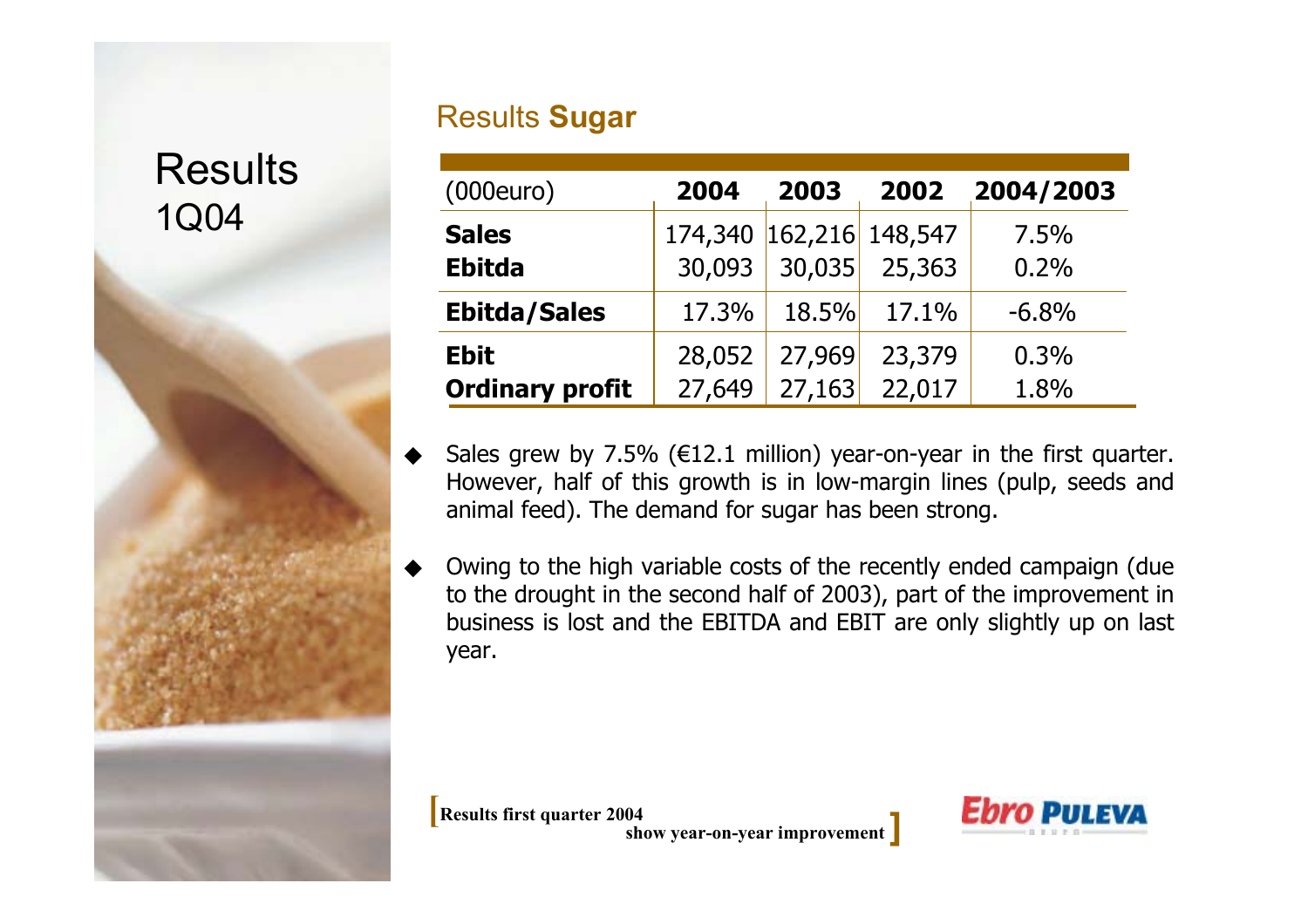# 1Q04 Results

#### Results **Rice**

| (000euro)                     | 2004              | 2003  | 2002                    | 2004/2003     |
|-------------------------------|-------------------|-------|-------------------------|---------------|
| <b>Sales</b><br><b>Ebitda</b> | 107,225<br>11,925 | 9,062 | 99,796 114,729<br>9,794 | 7.4%<br>31.6% |
| <b>Ebitda/Sales</b>           | 11.1%             | 9.1%  | 8.5%                    | 22.5%         |
| <b>Ebit</b>                   | 9,006             | 6,357 | 7,597                   | 41.7%         |
| <b>Ordinary profit</b>        | 8,498             | 5,311 | 6,607                   | 60.0%         |

◆ Year-on-year growth of 7.4% in sales and 31.6% in EBITDA, producing a 22% improvement in the EBITDA/sales ratio.

- ◆The contribution by new businesses is  $\epsilon$ 5,590 million in sales,  $\epsilon$ 1,136 million in EBITDA and €870 thousand in EBIT.
- ◆ If the new businesses are excluded, net sales were 1.8% up on those recorded in 2003, while the EBITDA and EBIT improved by 23.3% and 28.1%, respectively.

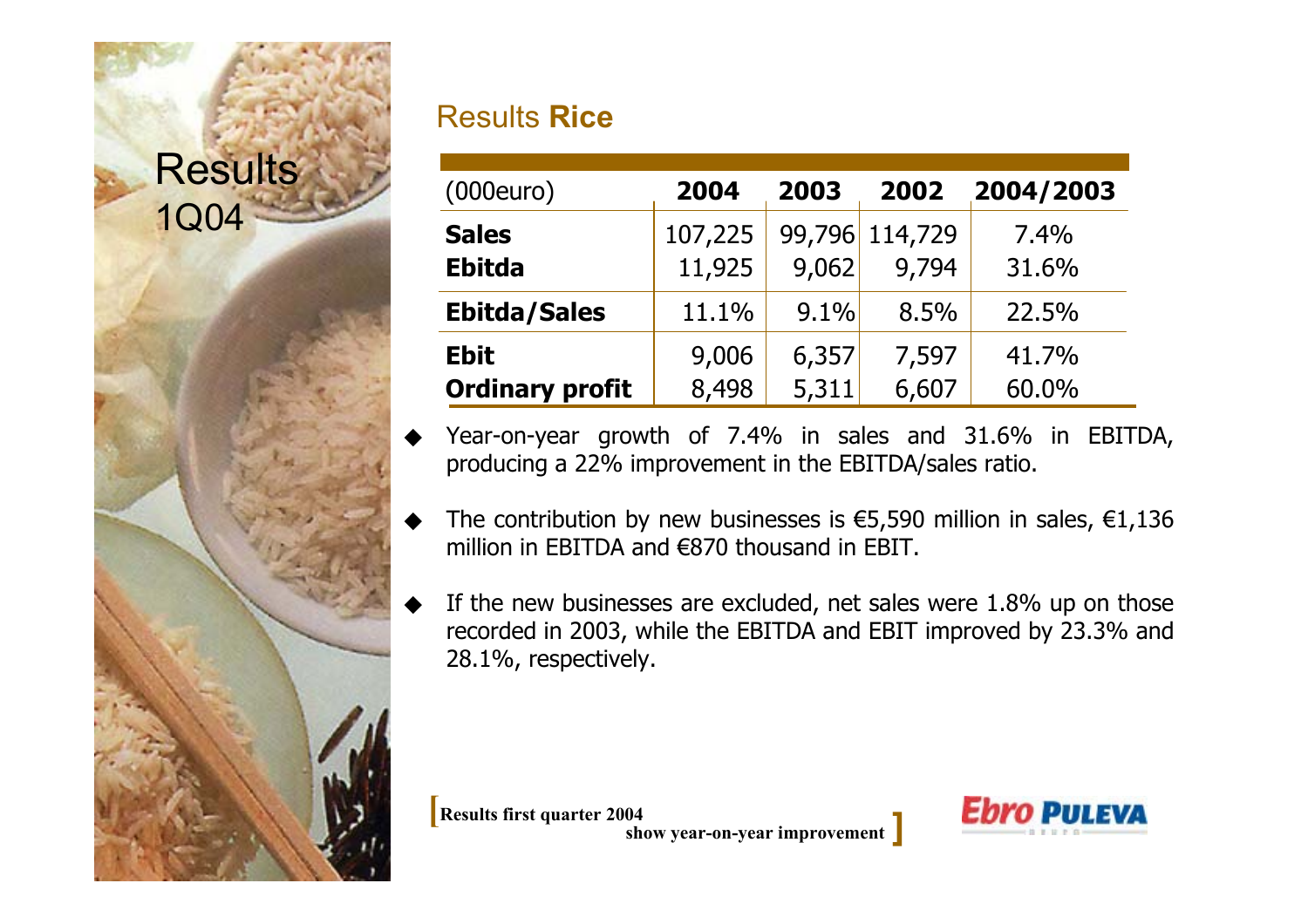#### Results **Dairy**

| (000euro)                             | 2004           | 2003           | 2002                             | 2004/2003        |
|---------------------------------------|----------------|----------------|----------------------------------|------------------|
| <b>Sales</b><br><b>Ebitda</b>         | 10,830         | 10,966         | 124,837 118,936 126,795<br>9,973 | 5.0%<br>$-1.2%$  |
| <b>Ebitda/Sales</b>                   | 8.7%           | 9.2%           | $7.9\%$                          | $-5.9\%$         |
| <b>Ebit</b><br><b>Ordinary profit</b> | 6,967<br>5,077 | 6,514<br>4,282 | 3,976<br>3,543                   | $7.0\%$<br>18.6% |

- ◆ Following several years of declining turnover, there was a 5% upturn in the first quarter of 2004. This is put down to the separation of management of Puleva and Lactimilk.
- ◆ The higher prices of the raw material towards the end of 2003 and early 2004 and the heavy investment in Advertising and Promotion of Lactimilk affected EBITDA, which recorded a slight fall. However, the ordinary profit improved by 18.6%.

**Results first quarter 2004**<br>**show year-on-year improvement** 



1Q04 Results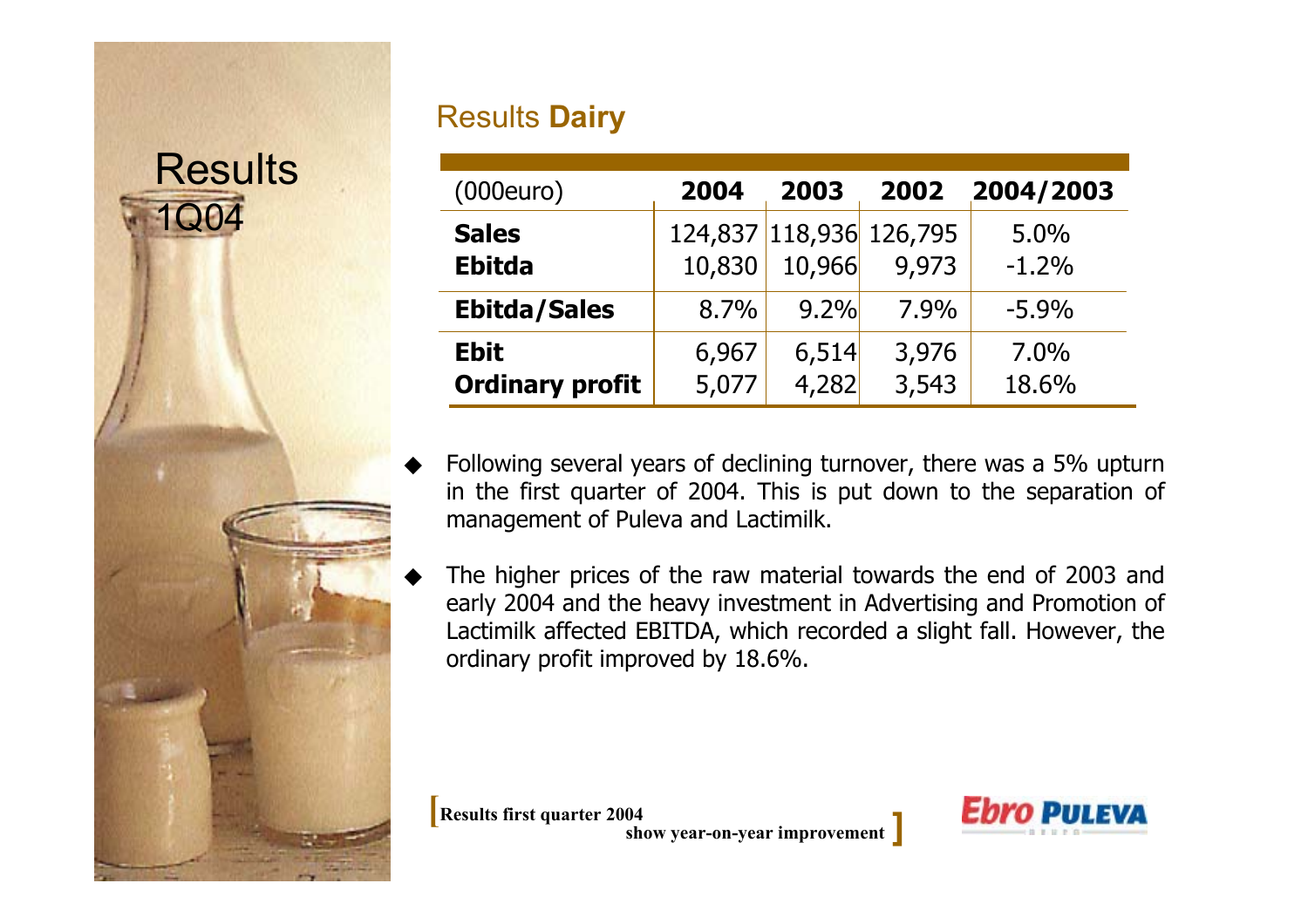# 1Q04 **Results**

#### Results **Chile**

| (000euro)                     | 2004            | 2003   | 2002                    | 2004/2003         |
|-------------------------------|-----------------|--------|-------------------------|-------------------|
| <b>Sales</b><br><b>Ebitda</b> | 65,398<br>6,139 | 5,192  | 85,984 105,345<br>2,823 | $-23.9%$<br>18.2% |
| <b>Ebitda/Sales</b>           | 9.4%            | 6.0%   | 2.7%                    | 55.5%             |
| <b>Ebit</b>                   | 3,513           | 2,828  | $-3,905$                | 24.2%             |
| <b>Ordinary profit</b>        | 2,150           | $-955$ | $-7,397$                | n/a               |

◆ The results posted in Chile are considerably better than those of last year, due to three factors:

1. The entry into force of the new tariff regulation, which has brought greater stability to the Chilean sugar market.

- 2. Operating improvements.
- 3. The divestments made.
- ◆In an environment of greater foreign exchange stability.

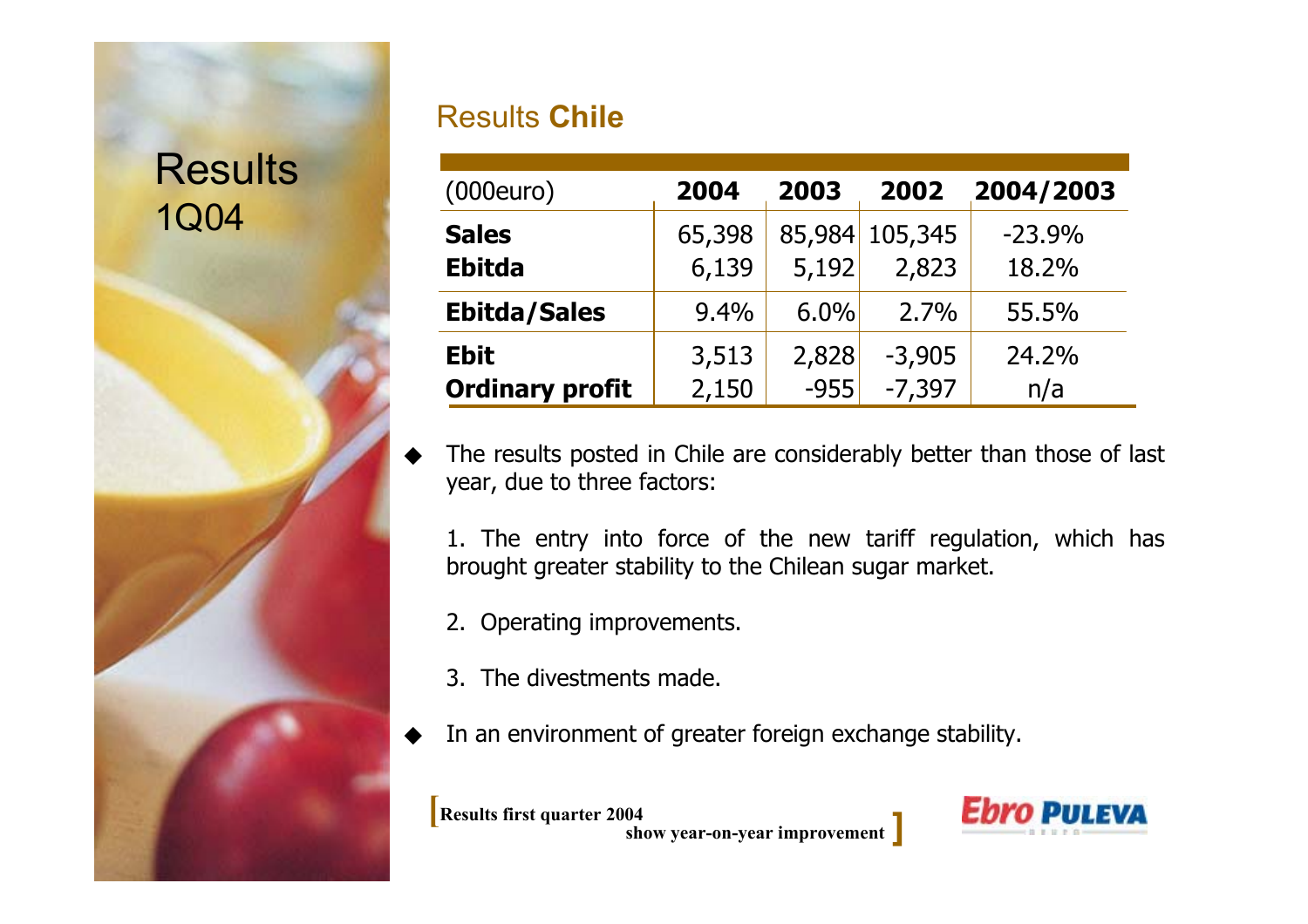# Consolidated results of first quarter

**Results first quarter 2004 mprovement ]**

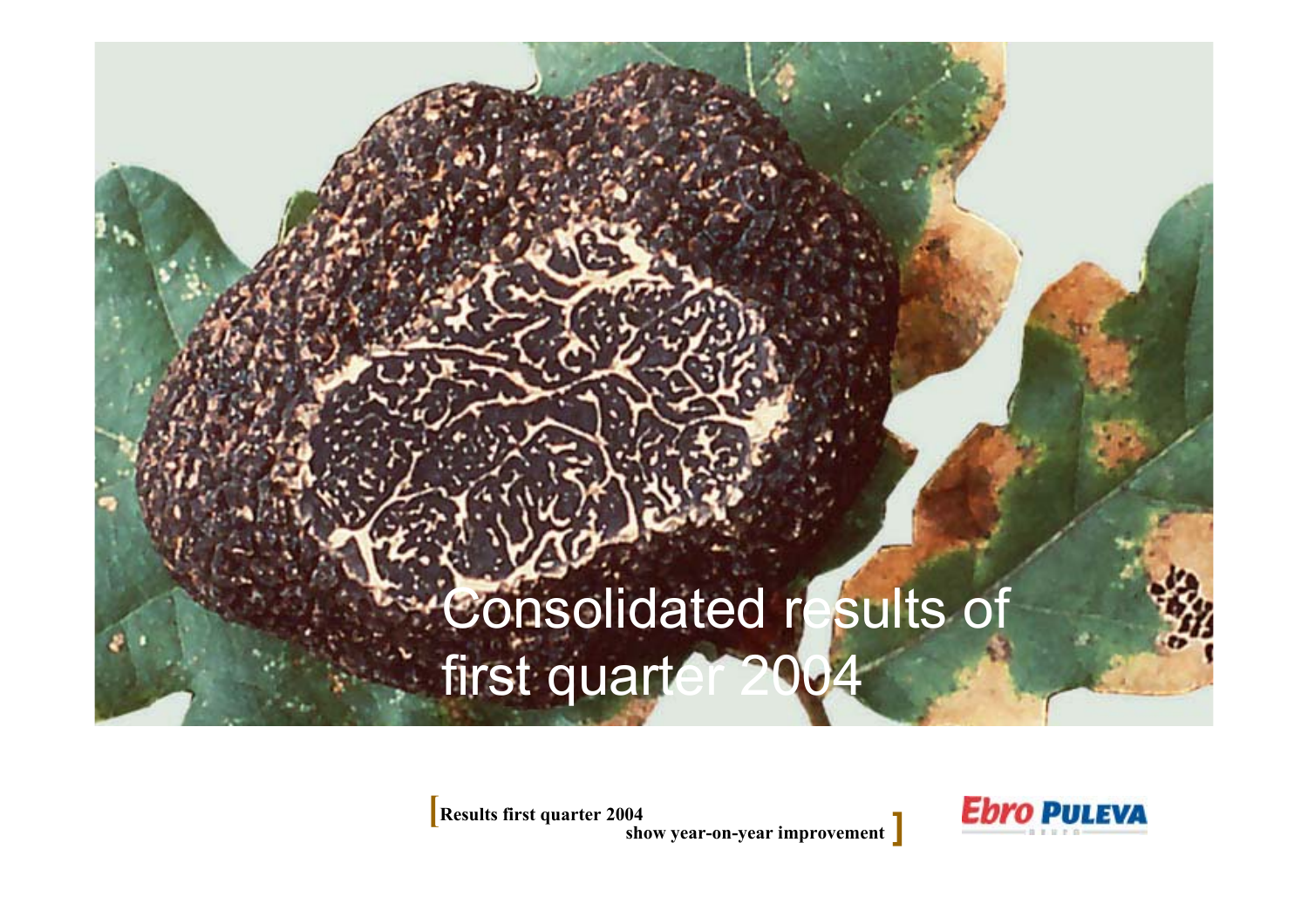#### of the consolidated balance sheetStructure

#### We have once again lowered our **Leverage**

| At 31 March              | <b>FULL CONSOLIDATION</b> |          |           |         |           |  |
|--------------------------|---------------------------|----------|-----------|---------|-----------|--|
| Net Debt (thousand euro) | 2004                      | 2003     | 2004/2003 | 2002    | 2003/2002 |  |
| Shareholders' Equity     | 938,297                   | 867,790  | 8.1%      | 764,881 | 13.5%     |  |
| Net Debt                 | 371,982                   | 509, 143 | $-26.9%$  | 783,837 | $-35.0%$  |  |
| Leverage                 | $39.6\%$                  | 58.7%    |           | 102,5%  |           |  |
| Net Debt                 | 371,982                   | 509, 143 | $-26.9%$  | 783,837 | $-35.0%$  |  |
| EBITDA (*)               | 267,117                   | 274,329  | $-2.6%$   | 274,925 | $-0.2%$   |  |
| Hedging                  | 1.39                      | 1.86     |           | 2,85    |           |  |

|                                 | <b>CONSOLIDATIÓN OF CHILE BY EQUITY METHOD</b> |         |           |         |           |  |  |
|---------------------------------|------------------------------------------------|---------|-----------|---------|-----------|--|--|
| <b>Net Debt (thousand euro)</b> | 2004                                           | 2003    | 2004/2003 | 2002    | 2002/2001 |  |  |
| Shareholders' Equity            | 938,297                                        | 867,790 | 8.1%      | 764,881 | 13.5%     |  |  |
| Net Debt                        | 273,208                                        | 395,347 | $-30.9%$  | 499,339 | $-20.8%$  |  |  |
| <b>Leverage</b>                 | 29.1%                                          | 45.6%   |           | 65.3%   |           |  |  |
| Net Debt                        | 273,208                                        | 395,347 | $-30.9%$  | 499,339 | $-20.8%$  |  |  |
| $EBITDA (*)$                    | 244,547                                        | 240,698 | 1.6%      | 229,934 | 4.7%      |  |  |
| Hedging                         | 1.12                                           | 1.64    |           | 2.17    |           |  |  |

(\*) Figures for the last twelve months

◆ We increased our shareholders' equity by 8.1%, reducing our net debt by 27% in terms of full consolidation and 31% under consolidation by the equity method.

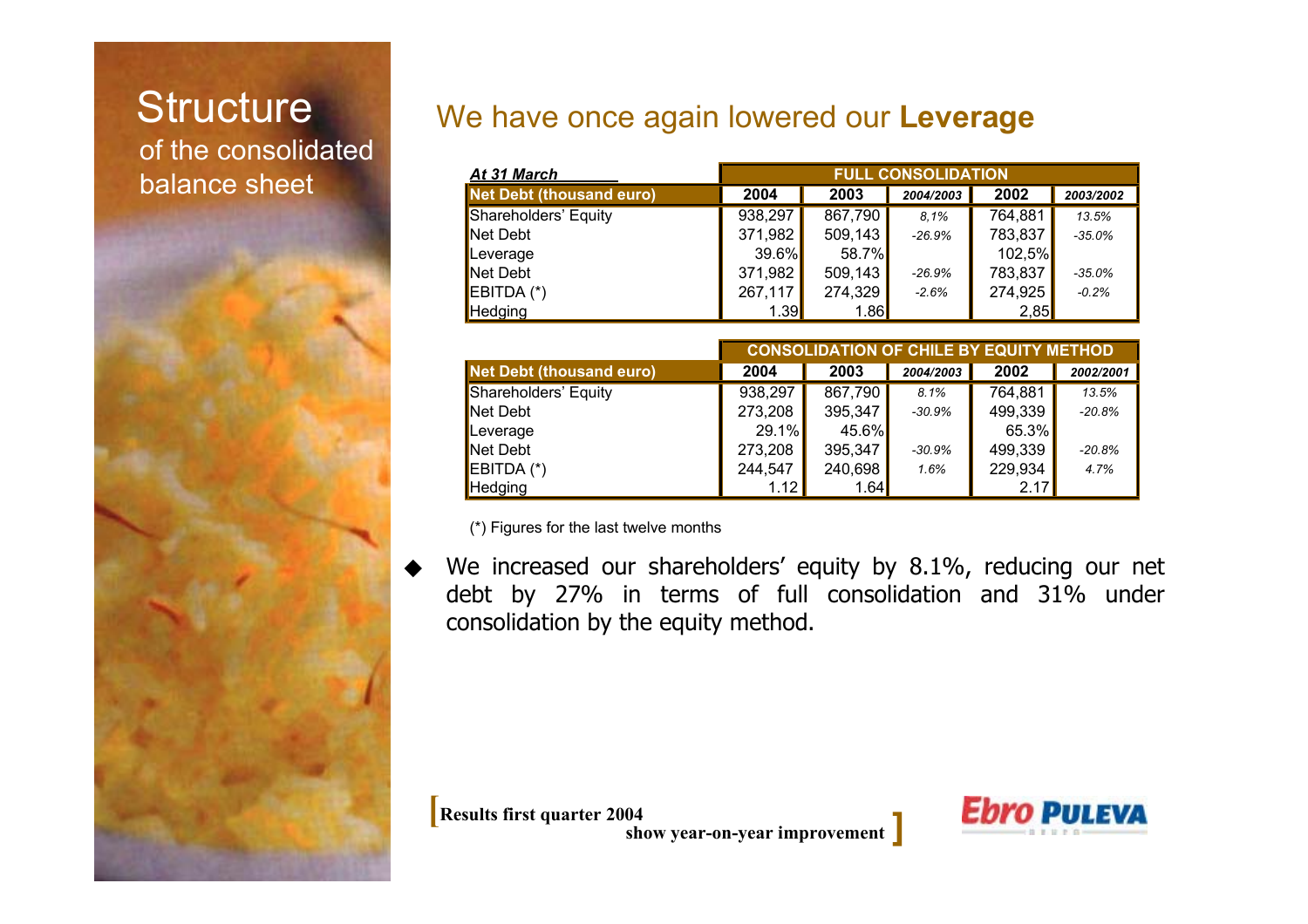### P&L Account Full Consolidation

#### Chile, a **more controlled** effect

| (000euro)              | 2004   | 2003                    | 2002     | 2004/2003 |
|------------------------|--------|-------------------------|----------|-----------|
| <b>Sales</b>           |        | 476,803 476,493 513,842 |          | 0.1%      |
| <b>Ebitda</b>          |        | 57,775 51,223 51,664    |          | 12.8%     |
| <b>Ebitda/Sales</b>    | 12.1%  | 10.8%                   | $10.1\%$ | 12.7%     |
| <b>Ebit</b>            |        | 45,016 38,768 33,909    |          | 16.1%     |
| <b>Ordinary profit</b> |        | 38,047 30,364           | 24,457   | 25.3%     |
| Pre-tax profit         | 33,701 | 28,627                  | 33,381   | 17.7%     |
| <b>Net profit</b>      | 24,502 | 24,370                  | 24,447   | 0.5%      |

- ◆ The turnover is similar to that of last year, since the increase in sales in the core business is toned down in Chile, where volume is surrendered to improve yield.
- ◆ The operating parameters (EBITDA, EBIT) show a healthy, two-digit growth  $(+12.8\%$  and  $+16.1\%)$ , and the Ordinary Profit has grown by 25.3%. Our Net Attributed Income is on a par with last year, due to a turnaround in Extraordinary Income and greater tax relief for 2004.

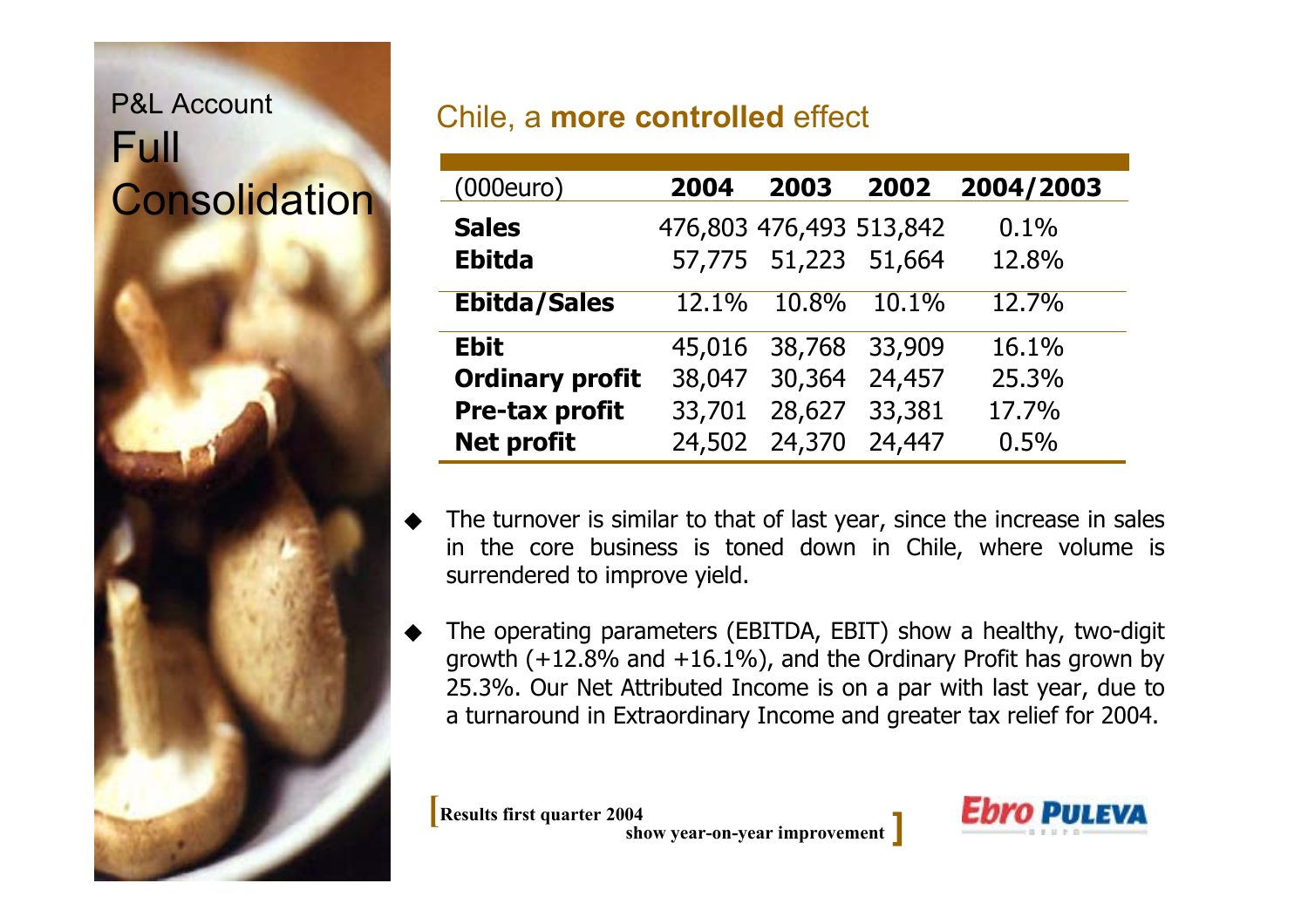# P&L Account Equity Method

#### The **Equity Method** gives <sup>a</sup> fairer view

| (000euro)              | 2004   | 2003                    | 2002   | 2004/2003 |
|------------------------|--------|-------------------------|--------|-----------|
| <b>Sales</b>           |        | 411,405 390,509 408,497 |        | 5.4%      |
| <b>Ebitda</b>          | 51,636 | 46,031                  | 48,841 | 12.2%     |
| <b>Ebitda/Sales</b>    | 12.6%  | 11.8%                   | 12.0%  | 6.5%      |
| <b>Ebit</b>            | 41,503 | 35,940                  | 37,814 | 15.5%     |
| <b>Ordinary profit</b> | 35,500 | 29,799                  | 30,016 | 19.1%     |
| Pre-tax profit         | 35,299 | 27,747                  | 39,971 | 27.2%     |
| <b>Net Profit</b>      | 24,502 | 24,370                  | 24,447 | 0.5%      |

- ◆ After eliminating the Chile effect on our accounts, the EBITDA is 12.2% up on last year. Its % of sales has improved by eight decimals, fruit of the policy of focusing on products with <sup>a</sup> high value added and aggressive management of our overheads.
- ◆Our EBIT has improved by 15.5% to over  $\epsilon$ 41.5 million.
- ◆ A 19.1% growth year-on-year has been achieved in Ordinary Profit through the debt reduction policy.

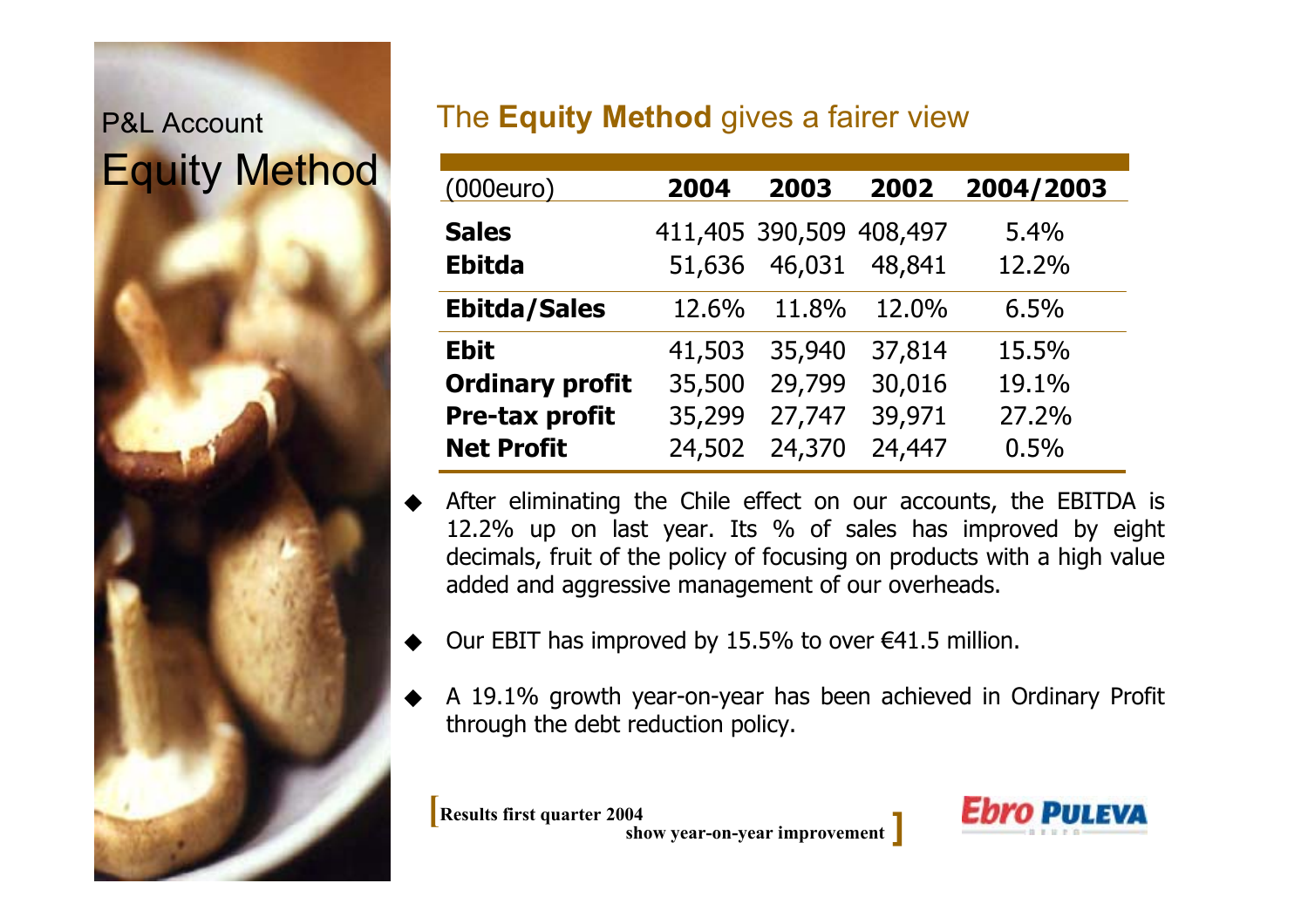#### P&L Account

# **Core Businesses**

#### Our Core Businesses are **Improving** constantly

| (000euro)              | 2004   | 2003                    | 2002   | 2004/2003 |
|------------------------|--------|-------------------------|--------|-----------|
| <b>Sales</b>           |        | 411,405 389,689 399,691 |        | 5.6%      |
| <b>Ebitda</b>          | 51,636 | 45,572                  | 40,922 | 13.3%     |
| <b>Ebitda/Sales</b>    | 12.6%  | 11.7%                   | 10.2%  | 7.3%      |
| <b>Ebit</b>            | 41,503 | 35,940                  | 37,814 | 15.5%     |
| <b>Ordinary profit</b> | 35,500 | 29,321                  | 22,118 | 21.1%     |
| Pre-tax profit         | 35,257 | 26,367                  | 30,560 | 33.7%     |
| <b>Net profit</b>      | 24,502 | 23,473                  | 18,330 | 4.4%      |

- ◆ Sales are up 5.6% and EBITDA 13.3%. The EBITDA/Sales ratio has topped 12%, with a 7.3% increase over last year.
- ◆Our EBIT has improved by 15.5% to over  $\epsilon$ 41.5 million.
- ◆The Ordinary Profit is up 21.1% on last year.

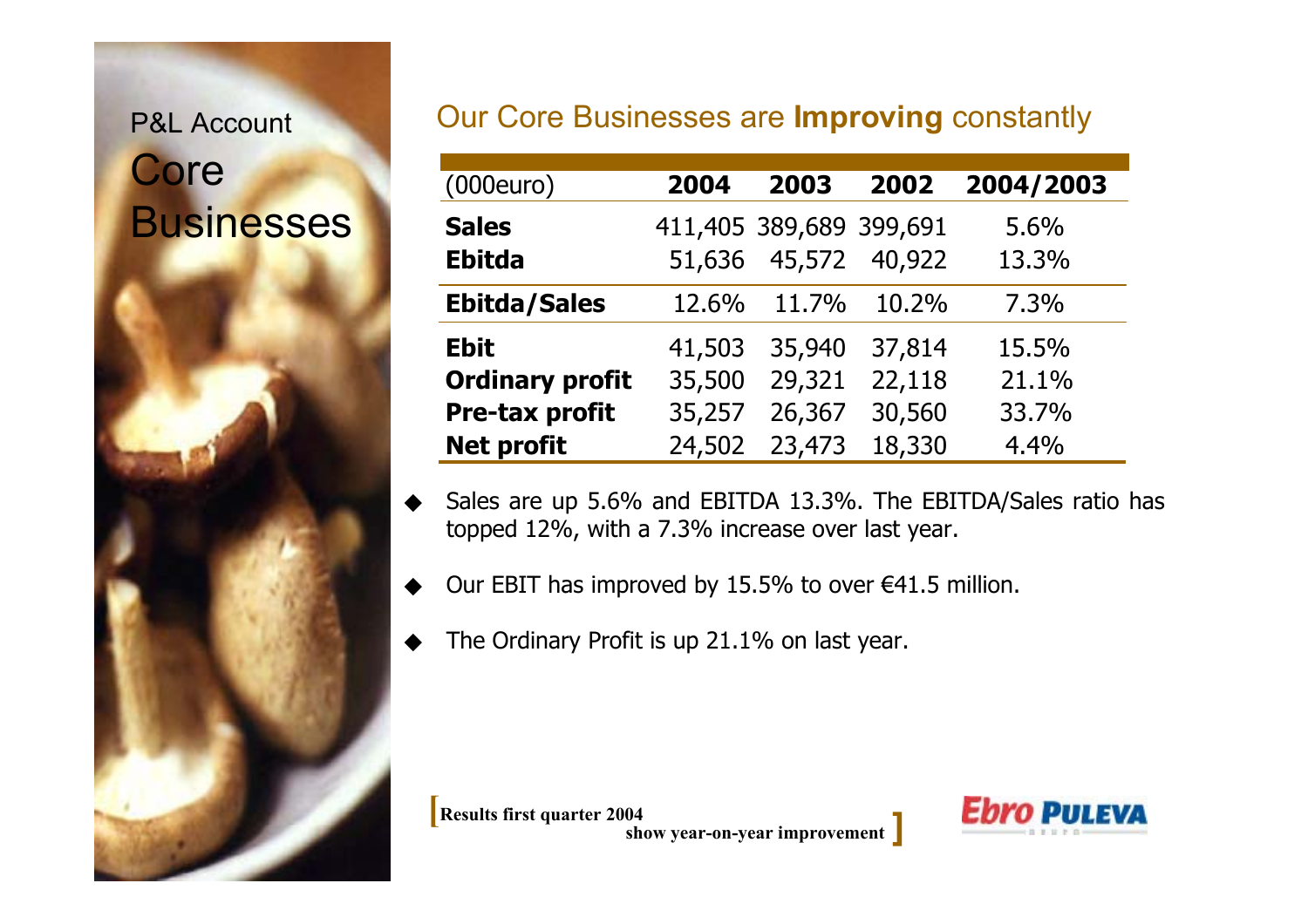# 2004 Corporate Calendar

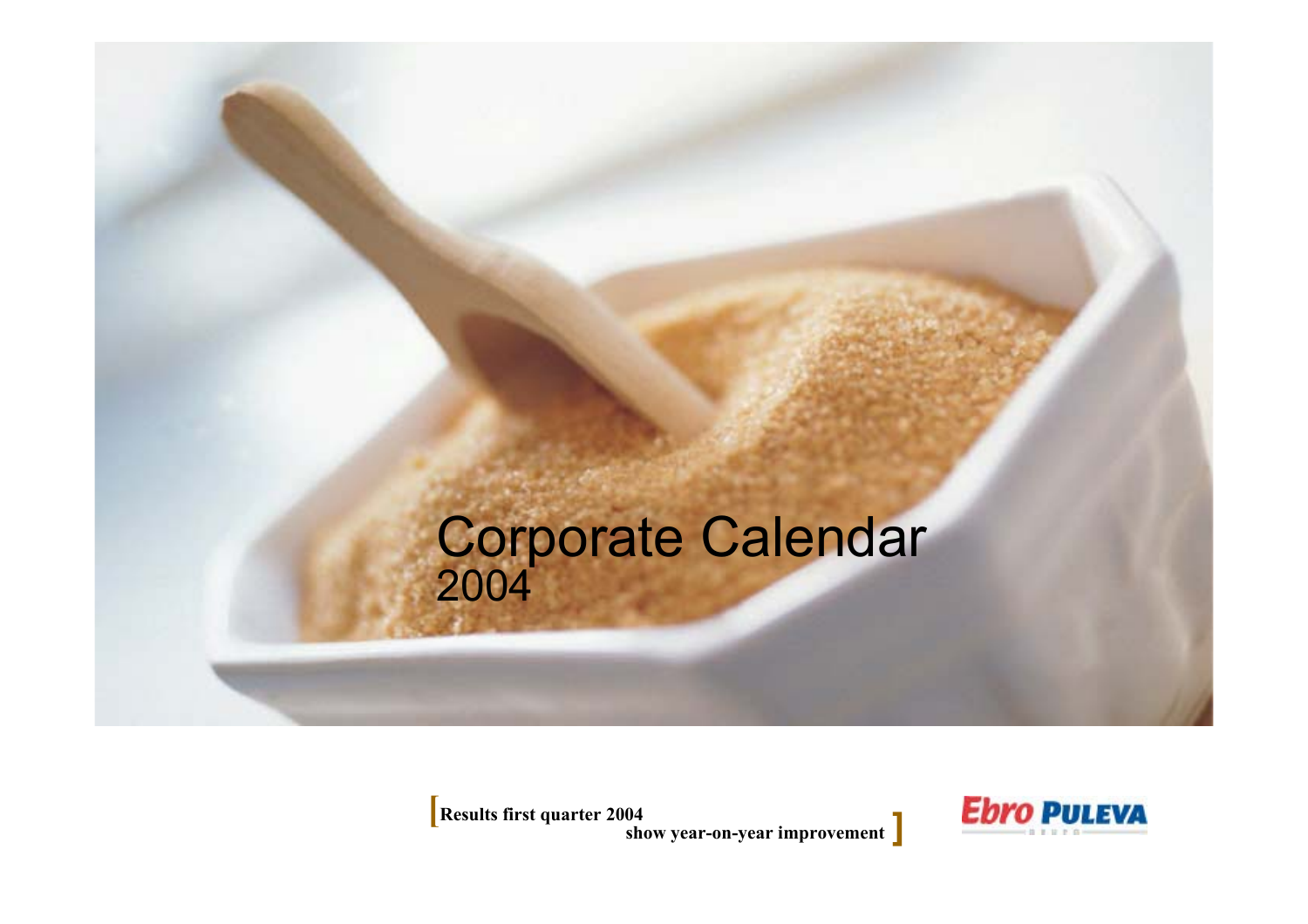

#### Greater **communication** efforts

During 2004 Ebro Puleva will continue with its commitment to transparency and communication:

**271 October**

**26 January Monographic presentation Rice II 25 February Presentation of year-end 2003 results 1 April Payment of dividend 6 May Presentation of 1st quarter results Pending Monographic presentation Sugar II 1 July Payment of dividend Presentation of 1st half results September Monographic presentation Dairy II Payment of dividend 28 October Presentation of 3rd quarter results and advance of year-end 2004 results 27 December Payment of dividend**

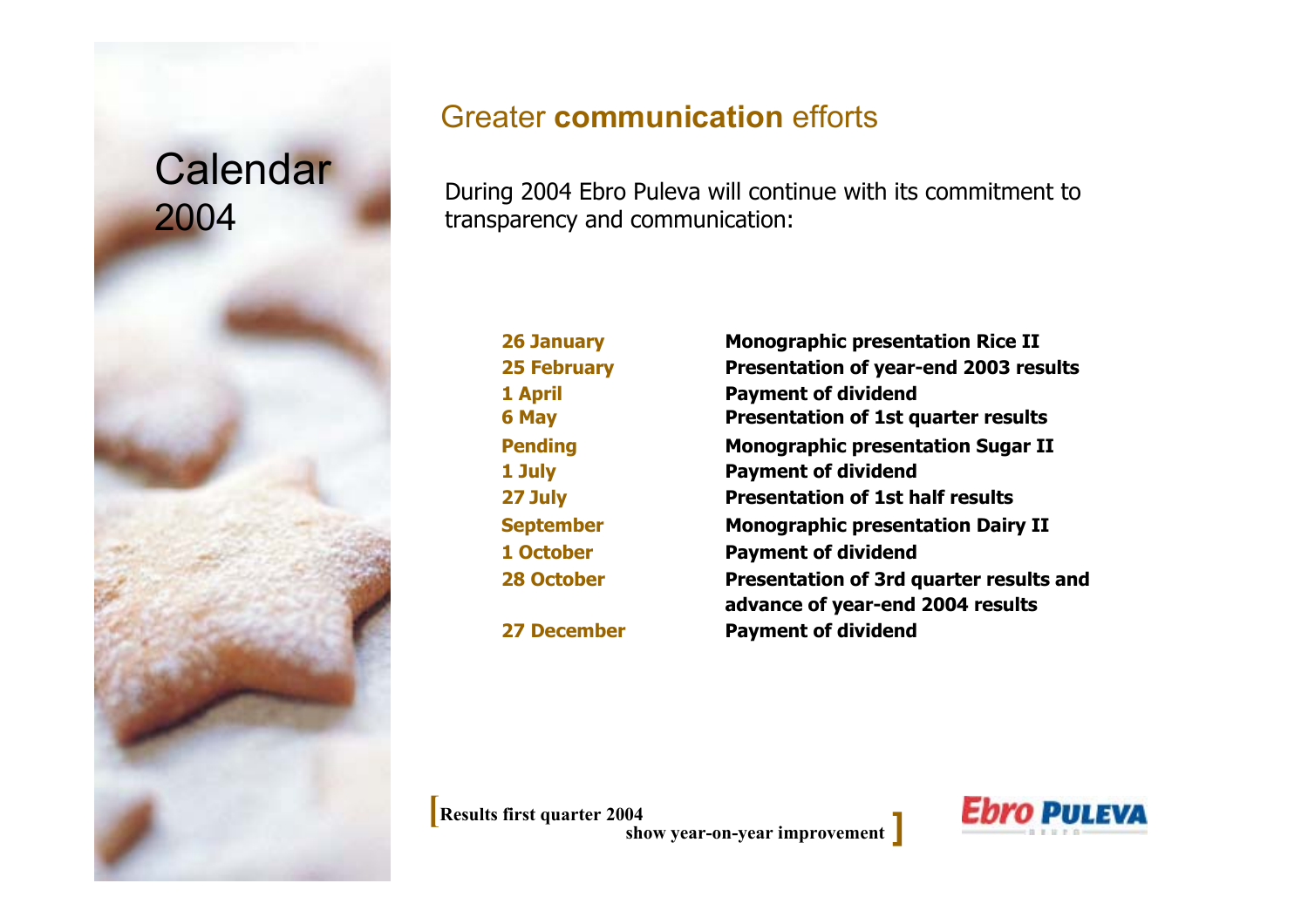

#### **Disclaimer**

To the best of our knowledge, the estimates contained in this presentation on the future growth of the different business lines and the overall business, market share, financial results and other aspects of the operations and position of the company are accurate at the date hereof.

The information is provisional, pending approval by the Board of Directors of the company.

The contents of this presentation are no guarantee of our future actions and entail certain risks and uncertainties. Owing to the influence of several factors, the real results obtained may differ considerably from those indicated in our estimates.

Analysts and investors should not rely exclusively on these estimates, which are valid only at the date of this presentation. Ebro Puleva is under no obligation to publish the results of any subsequent review of these estimates made to reflect events and circumstances occurring after the date of this presentation, including, though by no means limited to, changes in the businesses of Ebro Puleva or in its acquisitions strategy, or to reflect unforeseeable events. We recommend analysts and investors to consult the company's Annual Report and the documents we submit to the Authorities, especially the National Securities Market Commission (CNMV).